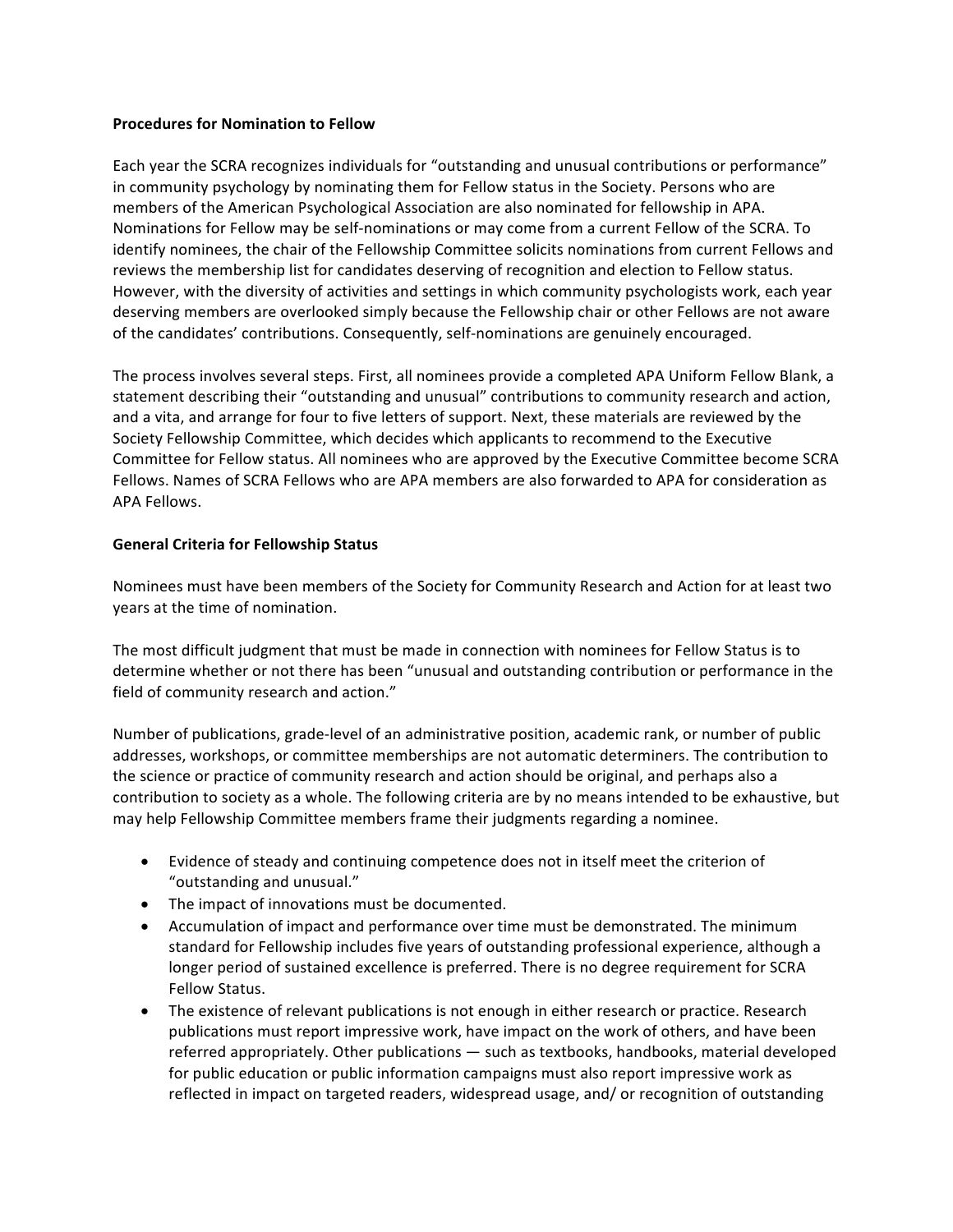quality by peers. Citation, replication or adoption of the nominees work by others may be an important indicator of the impact of a contribution.

- Offices held in the Society for Community Research and Action, involvement with Society committees and interest groups, political and legislative activity, and the like, while relevant, are rarely enough in themselves to prove contribution  $-$  endorsers must show positive impact and contribution beyond the local level.
- Conducting and organizing workshops is not an automatic criterion, but frequent workshop leadership with positive evaluations and evidence of impact over time can be good evidence of contribution.
- The candidate must be a member in the Society for Community Research and Action at the time a nomination is made.

# **Specific Criteria for Fellowship Status in The Society for Community Research and Action**

Fellows must provide evidence of "unusual and outstanding contributions or performance in community research and action." Commonly, the nominee for Fellow status has a particular area on which the nomination is primarily based, including: (1) community practice and action; (2) research; (3) teaching; or (4) administration or professional service. In other words, the Society seeks to recognize a variety of exceptional contributions that significantly advance the field of community research and action including, but not limited to: theory development, research, evaluation, teaching, intervention, policy development, policy implementation, advocacy, consultation, program development, public education administration, and service. The outstanding contributions may be in more than one category.

1. Community Practice and Action as the Primary Basis

There are many avenues whereby "practice" and "action" can occur at outstanding levels. The practitioner candidate must present a broad history of combined practice and community service with documented impact. Again, the major consideration is the long-term impact on the science and practice of community research and action at the local, state, regional, national and/or international levels. Outstanding contributions may include: demonstrated high quality and innovation in practice; documented broad impact of innovations; demonstrated outstanding impact on local, state and/or national programs; outstanding effective consultation to community settings such as schools, human service organizations, criminal justice agencies, etc.; sufficient program/practice longevity and use to demonstrate the exceptional value and quality of the applications; development or implementation of outstanding programs that challenge the status quo or prevailing conceptual models and applied community methods; organization of innovative conferences or programs within conferences; development of model community interventions; and political or legislative activity with more than local impact; outstanding public education activities, or use of the media for health promotion and/or disease prevention purposes; creative development or implementation of programs that translate theory into successful practice; excellence in working with community constituencies to promote empowerment; and demonstrated excellence in the assessment of program impact or effectiveness; exceptional leadership in a community organization (e.g. board member or committee chair) which has had outstanding impact on community action.

Many community practice and action activities are noteworthy but not outstanding in and of themselves. Examples of these include: lengthy service to community organizations, participation in multiple organizations, development of multiple programs or consultation to multiple organizations at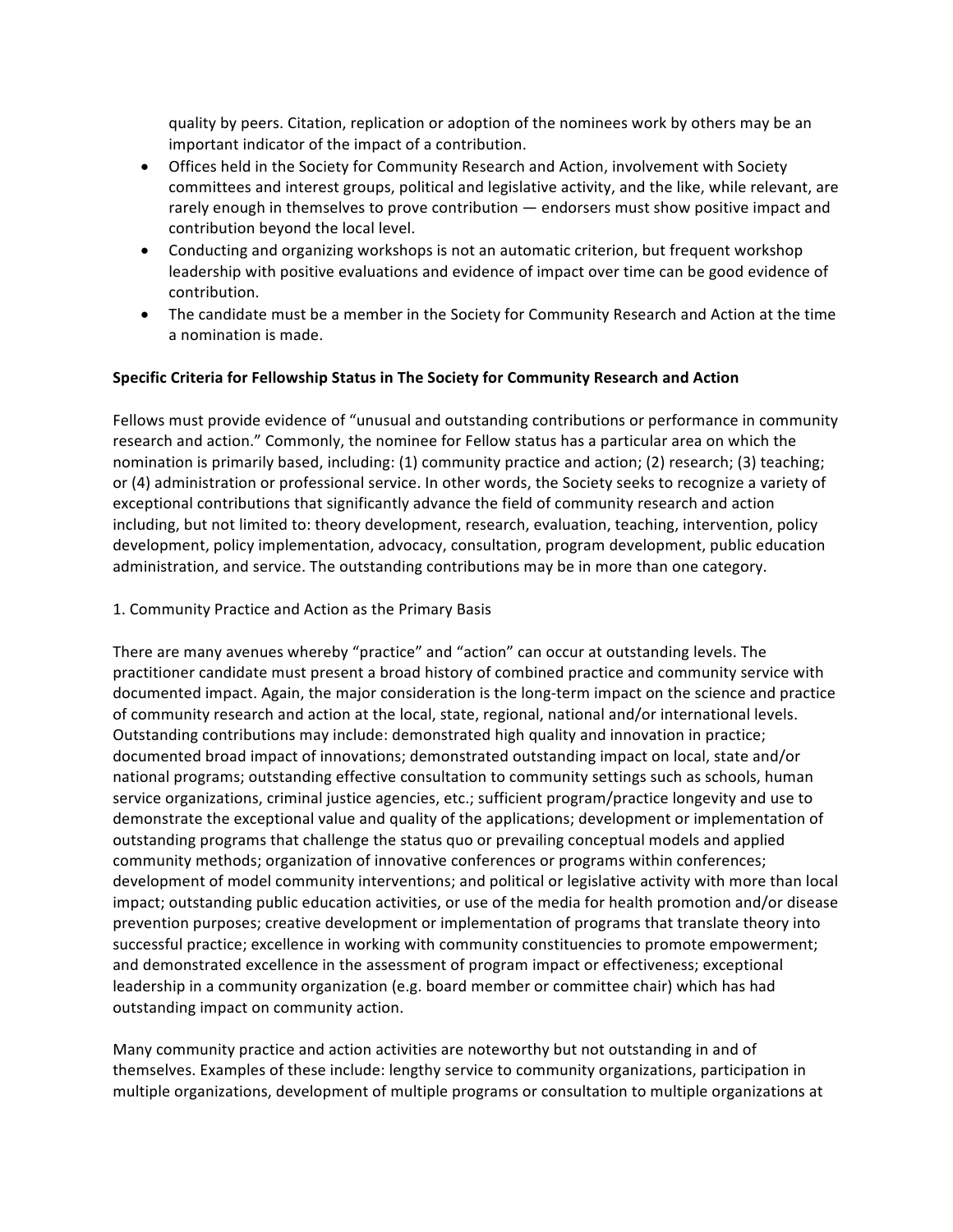the local, state or national levels; development of multiple or large conferences, workshops or public education campaigns.

### 2. Research as the Primary Basis

Unusual and outstanding contributions or performance in research is typically documented by sustained research-based publications in refereed journals. Thus, important considerations may include: a strong publication record; favorable citation and use of one's work by others; development of an influential theory or research method; or qualitative or quantitative empirical findings that contribute to the knowledge base of community research and action.

The following types of contributions do not generally provide convincing evidence of the impact of a nominee's work: abstracts; reports in press or preparation; book chapters in a collection that is coedited by the nominee; publications limited to a single collection of data; and a long list of publications where the nominee is not primary author and the nominee's role is not explained.

# 3. Teaching as the Primary Basis

Unusual and outstanding contributions or performance in teaching involves documenting that such performance has led to long-term impact on the development of science and practice of community research and action.

Impact may be at the local, state, regional, national or international level. Teaching excellence may be at multiple levels including undergraduate, graduate, postdoctoral or continuing education.

The following achievements suggest a potential for wide impact, though such impact must still be documented by appropriate statements in the nomination forms: demonstrable teaching excellence; outstanding curriculum or program innovations, creative leadership of community psychology or social action teaching or training programs or organizations recognized as outstanding by peers and colleagues, publications such as textbooks, handbooks, and articles used as classroom resources on a wide scale, and having mentored students who have made outstanding contributions to community research and social action.

Certain achievements represent noteworthy contributions in teaching, though not necessarily outstanding contributions. These include: Department chair, director of a training program, large numbers of students taught or mentored.

# 4. Administration and Professional Service as a Primary Basis

Outstanding contributions in administration or professional service involves leadership activities in the development and successful implementation of organizations, professional groups and activities that have made outstanding contributions to community research and action at the local, state, regional, national or international level.

Outstanding contributions in the following areas should be documented on the nomination forms: creative leadership and administration of organizations that have a significant impact on promoting social action, editor or founder of a quality journal or book series, leadership and initiative that